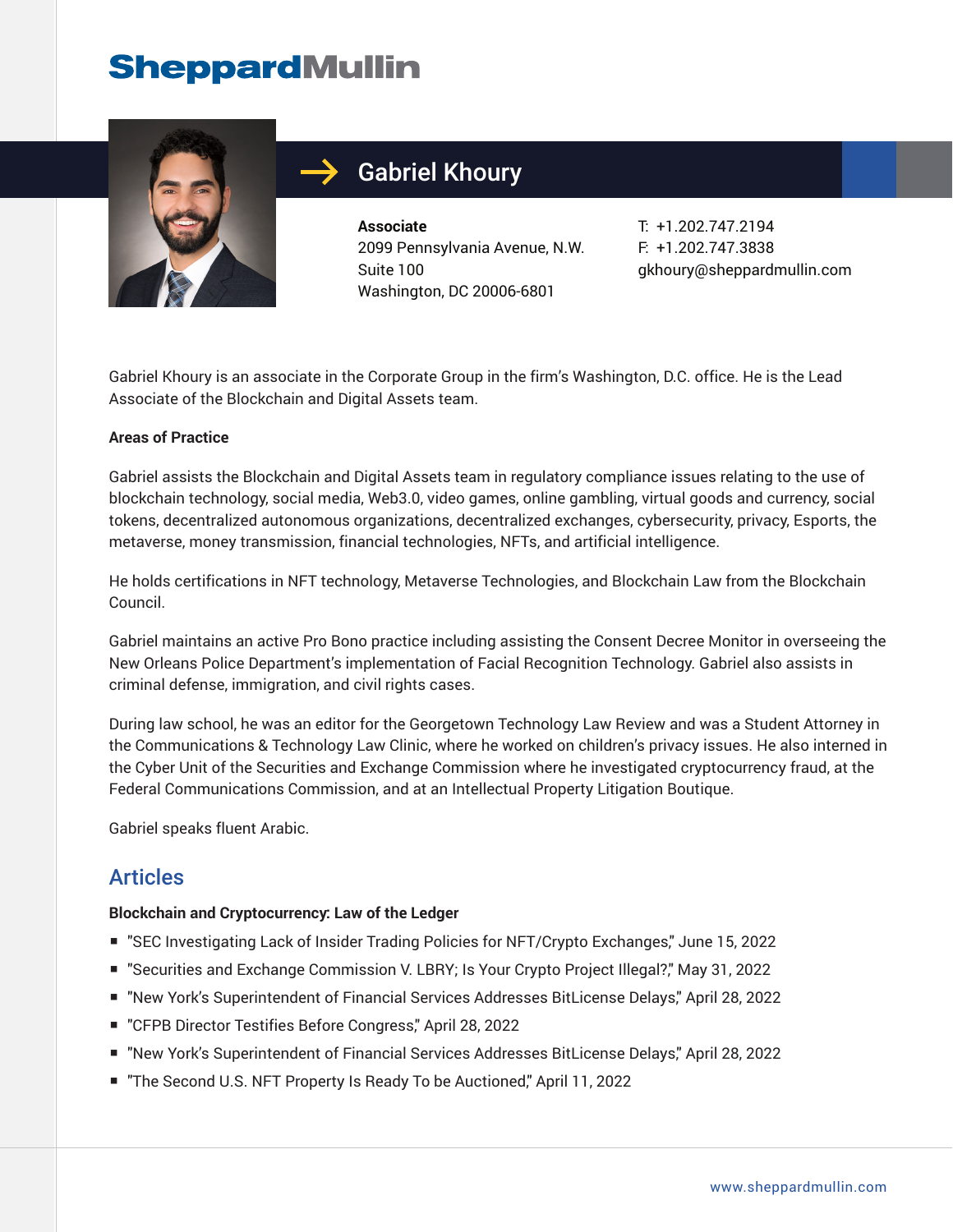- "SEC Announces 2022 Examination Priorities, Includes Crypto-Assets," March 31, 2022
- "When Does Cryptocurrency Mining Create a Taxable Event? IRS Does Not Clarify," March 28, 2022
- "President Biden Signs Executive Order Outlining Crypto Policy," March 9, 2022
- "House Financial Services Committee Focuses on PWG Stablecoin Report," March 3, 2022
- "Money Laundering and High-Value Art: Treasury's Study Discusses Financial Crimes and NFTs," March 2, 2022
- "Are You Ready for Web3.0 and the Legal Issues it Will Bring?," February 25, 2022
- "Blockchain Technology Is Changing The Real Estate Industry," February 24, 2022

#### **Consumer Finance and Fintech Blog**

- "New York Releases Stablecoin Guidance," June 13, 2022
- "California Regulator Seeks Comment on Reworking Consumer Complaint Rules," June 7, 2022
- "CFPB Affirms Compliance with ECOA Adverse Action Notice Requirements," June 7, 2022
- "California Regulator Seeks Comment on Future Crypto Guidance," June 7, 2022
- "FinCEN Highlights Responsible Crypto Innovation, Warns Service Providers," June 1, 2022
- "OCC Acting Comptroller: Recent Crypto Events Provide a "Wake-Up Call," "Opportunity to Reset and Recalibrate"," May 31, 2022
- "Stablecoin Regulation Update," May 20, 2022
- "FDIC and CFPB Take Action to Protect Against Misrepresentations about FDIC Insured Status and Misuse of Name and Logo," May 20, 2022
- "CFPB Issues Spring 2022 Supervisory Highlights," May 13, 2022
- "CFPB Blog: Stop Overcharging for Auto Loan Add-on Products," May 13, 2022
- "Governor Newsom Signs Blockchain Executive Order," May 5, 2022
- "April 2022 Crypto Enforcement Actions And Regulatory Guidance Roundup," May 3, 2022
- "NYDFS Provides Guidance on the Use of Blockchain Analytics to Maintain Compliance," May 3, 2022
- "DFPI: Virtual Currency Platform is not Money Transmitter," April 19, 2022
- "State Investor Advisory Addresses DeFi Risks," April 18, 2022
- "Crypto Round-up: Executive Order Coincides with Uptick in Enforcement Actions," April 18, 2022
- "FDIC Warns Insured Institutions Engaging in Crypto Activities About Risks," April 11, 2022
- "Acting Comptroller Discusses Architecture of Stablecoins," April 11, 2022
- "Recent Transaction Transfers Ownership of Digital Mortgage Loans via Blockchain," March 25, 2022
- "Virginia Approves Bill Allowing Banks to Offer Cryptocurrency Custody Services," March 9, 2022
- "Biden Administration Issues Executive Order on Cryptocurrencies," March 9, 2022
- "Treasury's Study Discusses Financial Crimes and NFTs," February 23, 2022
- "House Financial Services Committee Focuses on PWG Stablecoin Report," February 10, 2022
- "Federal Reserve Examines Pros and Cons of a Central Bank Digital Currency," January 21, 2022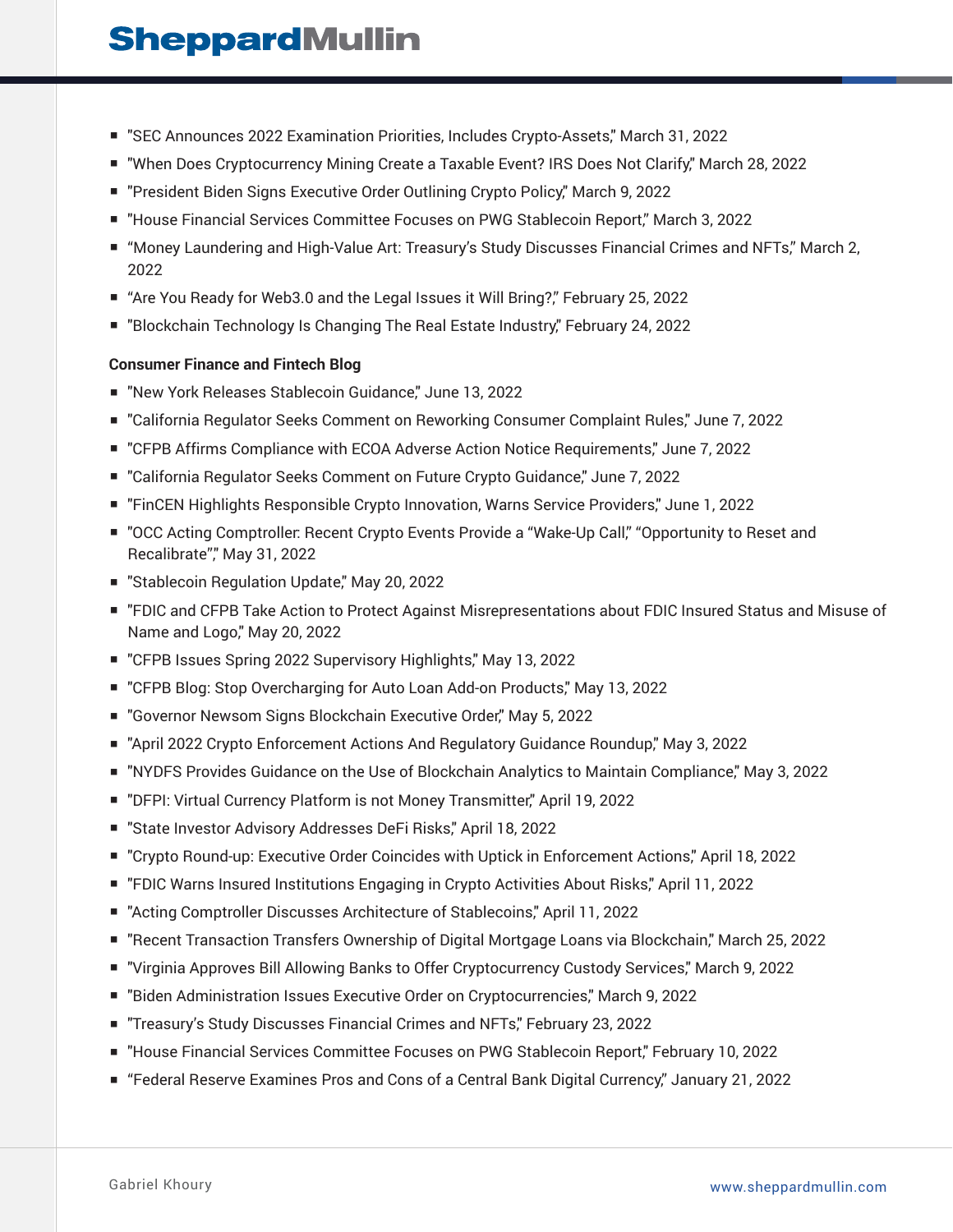- "OCC: Bank Regulation Would Mitigate Crypto Risk," January 21, 2022
- "CFPB Takes Action Against Purchaser of Structured Settlements," January 5, 2022
- "OCC Chief Counsel Clarifies Bank Authority to Engage in Crypto," December 1, 2021
- "Banking Agencies Provide Crypto-Asset Roadmap as a Result of Interagency "Policy Sprints"," November 24, 2021
- "President's Working Group Releases Report on Stablecoins," November 5, 2021

#### **Corporate & Securities Law Blog**

- "May 2022 Crypto Enforcement Actions and Regulatory Guidance Roundup," June 6, 2022
- "April 2022 Crypto Enforcement Actions And Regulatory Guidance Roundup," May 2, 2022
- "March 2022 Crypto Enforcement Actions Roundup," April 6, 2022

#### **FCC Law Blog**

■ "The Many Layered Flavors of Broadband – The FCC's Proposed Broadband "Nutrition Labels"," April 5, 2022

#### **Global Trade Law Blog**

■ "The Crypto Enthusiast and The Regulator: What OFAC is, Could Be, and Should Be Doing to Regulate CryptoCurrencies," June 3, 2022

#### **Government Contracts & Investigations Blog**

■ "NIST Issues Draft Guidance on Security and Privacy Control Baselines – SP 800-53B," August 6, 2020

#### **Real Estate, Land Use & Environmental Law Blog**

■ "Blockchain Technology Is Changing The Real Estate Industry," February 24, 2022

#### **Privacy & Cybersecurity: Eye on Privacy Blog**

- "Cybersecurity Act Signed Into Law Creates New Reporting Obligations," March 29, 2022
- "OCC and FinCEN Issue \$200 Million in Penalties for BSA-AML Violations," March 28, 2022

### **Memberships**

Member, Federal Communications Bar Association Member, American Bar Association, Forum on Air & Space Law Member, American Bar Association, Forum on Communications Law Member, Blockchain Council Member, National Arab American Bar Association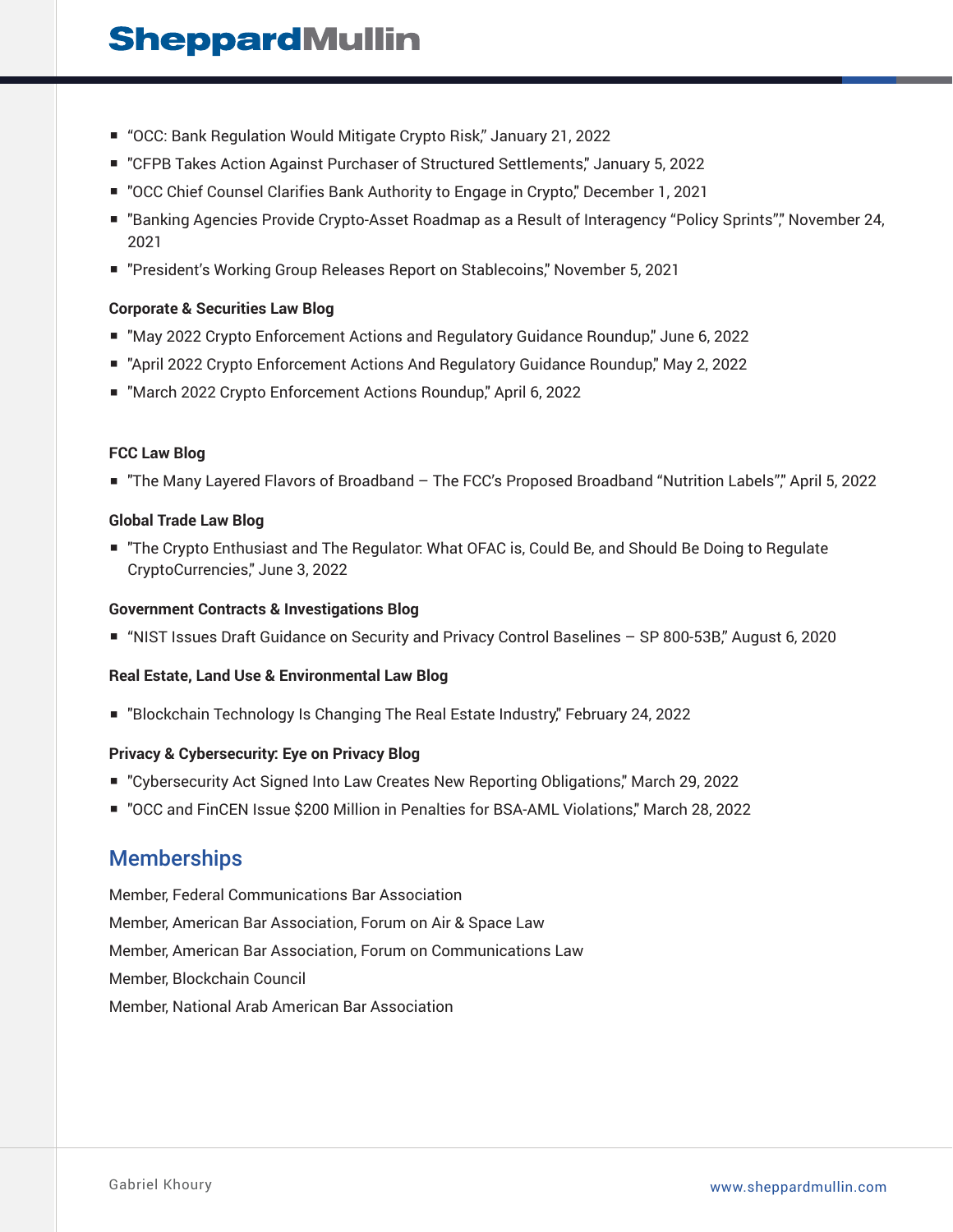### Podcasts & Webinars

The Legit Ledger Episode 3: Licensing Considerations for NFT Creators and Owners with Jim Gatto and Gabe Khoury 06.14.2022

The Legit Ledger Episode 2: The Current State of NFT Regulation: What Market Participants Need to Know with Jim Gatto and Gabe Khoury 06.13.2022

## **Practices**

Corporate Mergers and Acquisitions Government Contracts, Investigations & International Trade CFIUS: Foreign Investment in the U.S. Entertainment, Technology and Advertising Intellectual Property Litigation Securities Enforcement

### **Industries**

Telecom Space & Satellite Advertising Blockchain and Fintech Blockchain Fintech Esports & Games Financial Services Open Source Entertainment, Technology and Advertising

## **Education**

J.D., Georgetown University Law Center, 2021

B.A., University of Pittsburgh, 2017